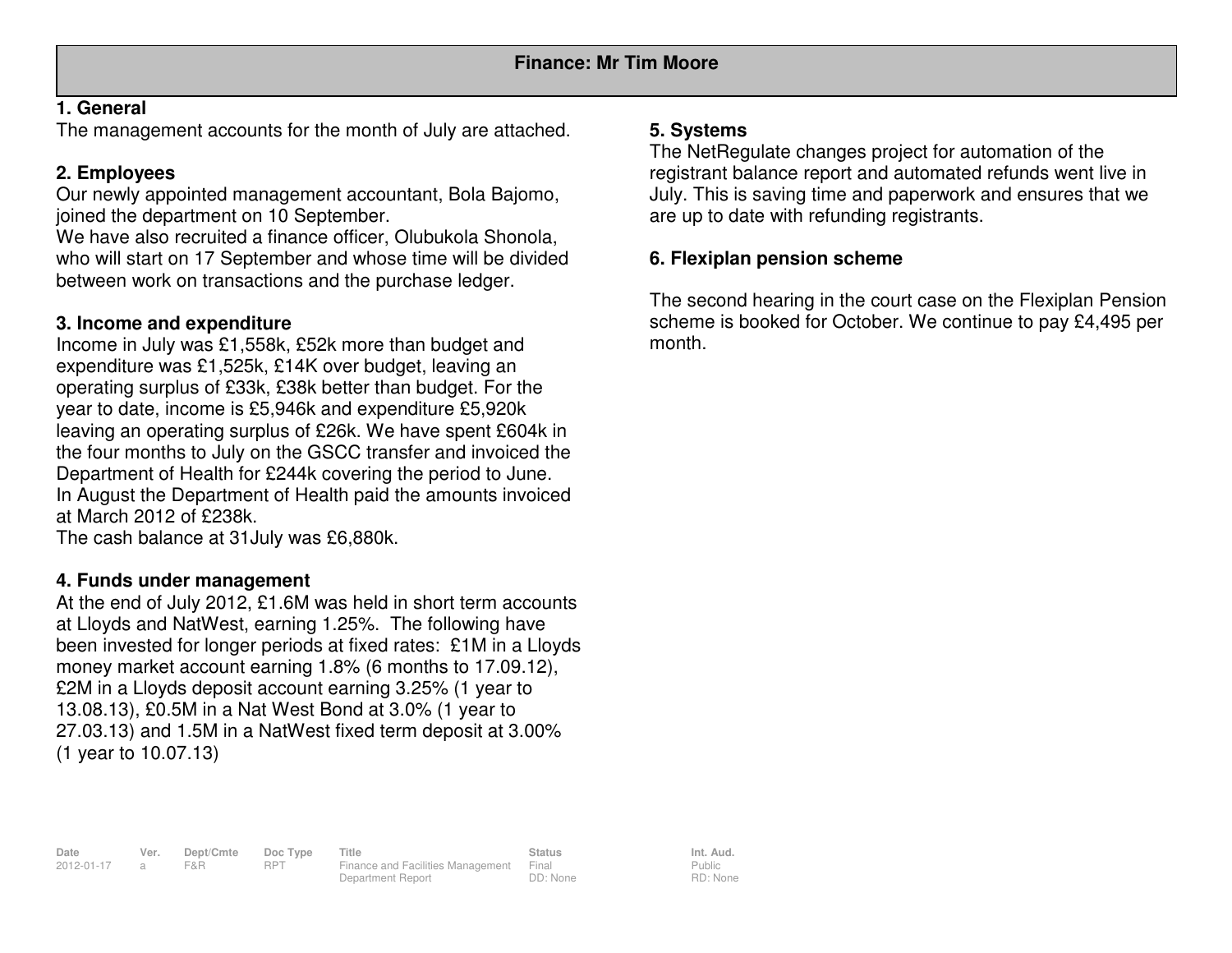#### **Management Accounts for month ended 31 July 2012**

- 1 Total operating income to the end of July was £5,946K, £126K over budget.
- 2 The operating surplus for the year to date is £26K, compared to a budget deficit of £369K
- 3 Costs spend in relation to social workers and name change was £604K to the end of July.
- 4 Cash totalled £6,880K at 31 July, a decrease of £1,828K since 31 March 2012.
- 5 The main variances were:

| Department                           | Phasing   | Permanent | <b>Note</b>                                                                                                                                                                              |
|--------------------------------------|-----------|-----------|------------------------------------------------------------------------------------------------------------------------------------------------------------------------------------------|
| <b>Chief Executive</b><br>Committees | (21,988)  |           | Cancellation of the April F&R committee meeting and July<br>10,657 Communications committee                                                                                              |
| Communications                       | 38,131    |           |                                                                                                                                                                                          |
| Council                              | (3, 469)  |           | Over Provision on taxation and additional meeting<br>11,068 budgeted for                                                                                                                 |
| Education                            | 12,360    |           | Decrease in number of visits required by 27% and delay in<br>50,908 recruiting members of staff                                                                                          |
| <b>Facilities</b>                    | (26, 951) |           | Additional coffee machines purchased, costs in relation to<br>office and moves, additional rent for new offices and<br>(31,927) replacement of ceiling in council chamber and post room. |
| Finance                              |           |           | 22,126 Delay in staff recruitment                                                                                                                                                        |
| <b>FTP</b>                           | 221,755   |           | 32,000 Over accrual made in March 2012 for shorthand writers                                                                                                                             |
| HR                                   | (11, 136) |           |                                                                                                                                                                                          |
| IT                                   | 14,691    |           |                                                                                                                                                                                          |
| Operations                           |           |           | (22,719) additional Maternity Cover and legal advice received                                                                                                                            |
| Partners                             | 18,369    |           |                                                                                                                                                                                          |
| Registrations                        | (66, 363) |           | (59,293) Increase in international applications received                                                                                                                                 |
| Secretariat                          | 27,377    | 12,820    |                                                                                                                                                                                          |
|                                      | 202,776   |           |                                                                                                                                                                                          |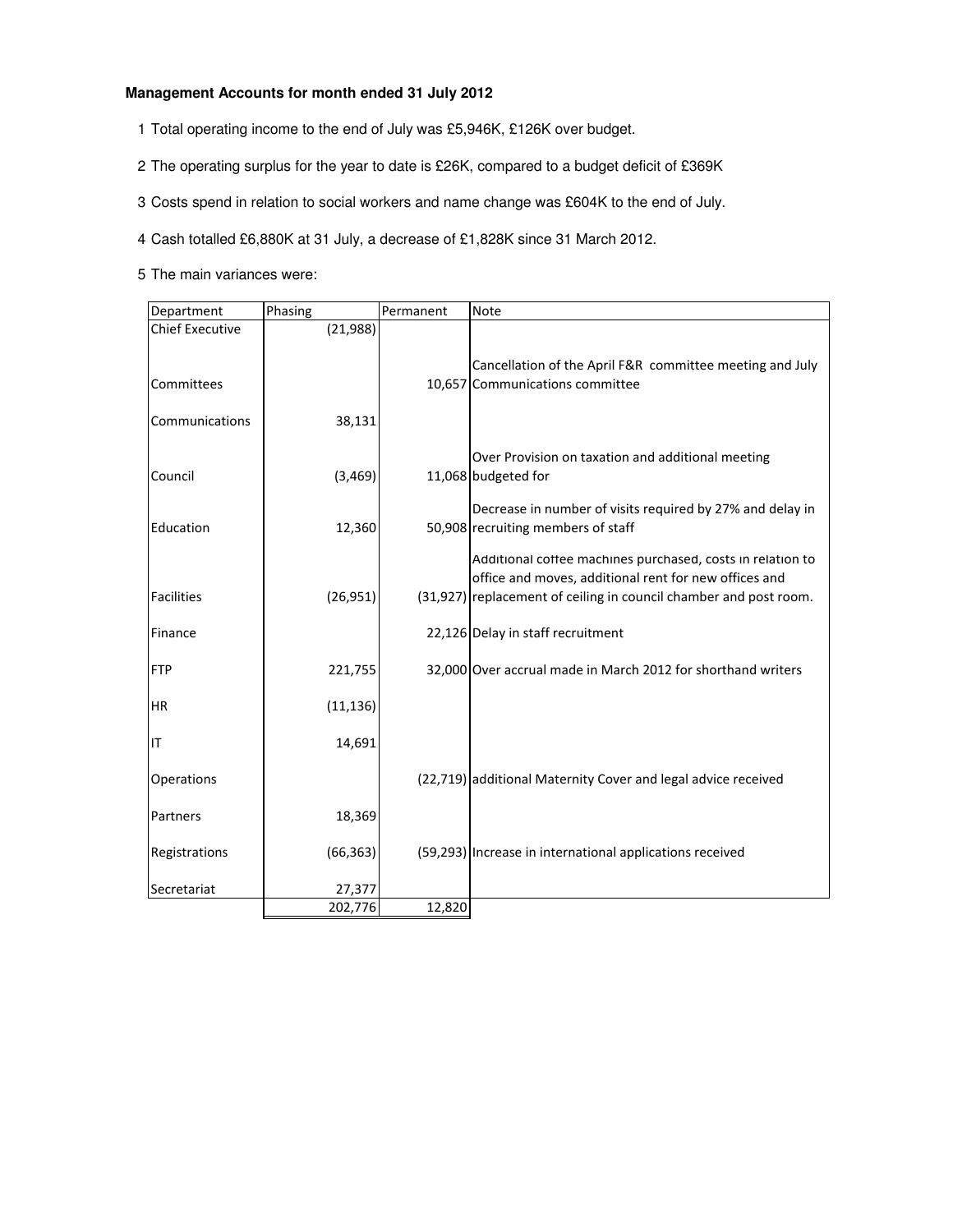#### Income and Expenditure

| <b>Accounting Period</b><br><b>Cost Centre Name</b><br><b>Department Name</b> | <b>Period 4 12-13</b><br><b>All Cost Centres</b><br><b>All Departments</b> |
|-------------------------------------------------------------------------------|----------------------------------------------------------------------------|
|                                                                               | Movement                                                                   |
|                                                                               |                                                                            |
| <b>Graduate Registration fees</b>                                             | 85,950                                                                     |
| Readmission fees                                                              | (17, 365)                                                                  |
| Renewal fees                                                                  | 1,243,576                                                                  |
| International scrutiny fees                                                   | 83,580                                                                     |
| Grandparenting fees                                                           | 63,000                                                                     |
| UK scrutiny fees                                                              | 100,117                                                                    |
| <b>Registration Income</b>                                                    | 1,558,858                                                                  |
| Cheque/credit card write offs                                                 |                                                                            |
| <b>Total Income</b>                                                           | 1,558,858                                                                  |
|                                                                               |                                                                            |
| Chair                                                                         | 5,285                                                                      |
| <b>Chief Executive</b>                                                        | 35,799                                                                     |
| Committee                                                                     | 4,493                                                                      |
| Council                                                                       | 19,812                                                                     |
| Communications                                                                | 65,771                                                                     |
| Depreciation                                                                  | 69,272                                                                     |
| Education                                                                     | 58,134                                                                     |
| <b>Facilities Management</b>                                                  | 137,437                                                                    |
| Finance                                                                       | 50,474                                                                     |
| <b>Fitness to Practise</b>                                                    | 559,225                                                                    |
| Human Resources                                                               | 23,215                                                                     |
| <b>Human Recources Partners</b>                                               | 33,044                                                                     |
| <b>IT Department</b>                                                          | 99,400                                                                     |
| <b>Major Projects</b>                                                         | (11, 237)                                                                  |
| <b>Operations Office</b>                                                      | 47,274                                                                     |
| Policy                                                                        | 18,109                                                                     |
| Registration                                                                  | 292,896                                                                    |
| Secretariat                                                                   | 17,441                                                                     |
| <b>Operating expenditure</b>                                                  | 1,525,843                                                                  |
| <b>Operating Surplus/(Deficit)</b>                                            | 33,015                                                                     |
|                                                                               |                                                                            |
| Grant Income                                                                  | 0                                                                          |
| Costs Relating to transfer of GSCC<br>Costs relating to the Name Change       | 108,574                                                                    |
| Social Workers FTP                                                            | 45,254<br>36,763                                                           |
| Employee Costs - GSCC staff transfer                                          | 7,468                                                                      |
| Investment Income                                                             | 225                                                                        |
| Total surplus/(deficit)                                                       | (164, 820)                                                                 |
|                                                                               |                                                                            |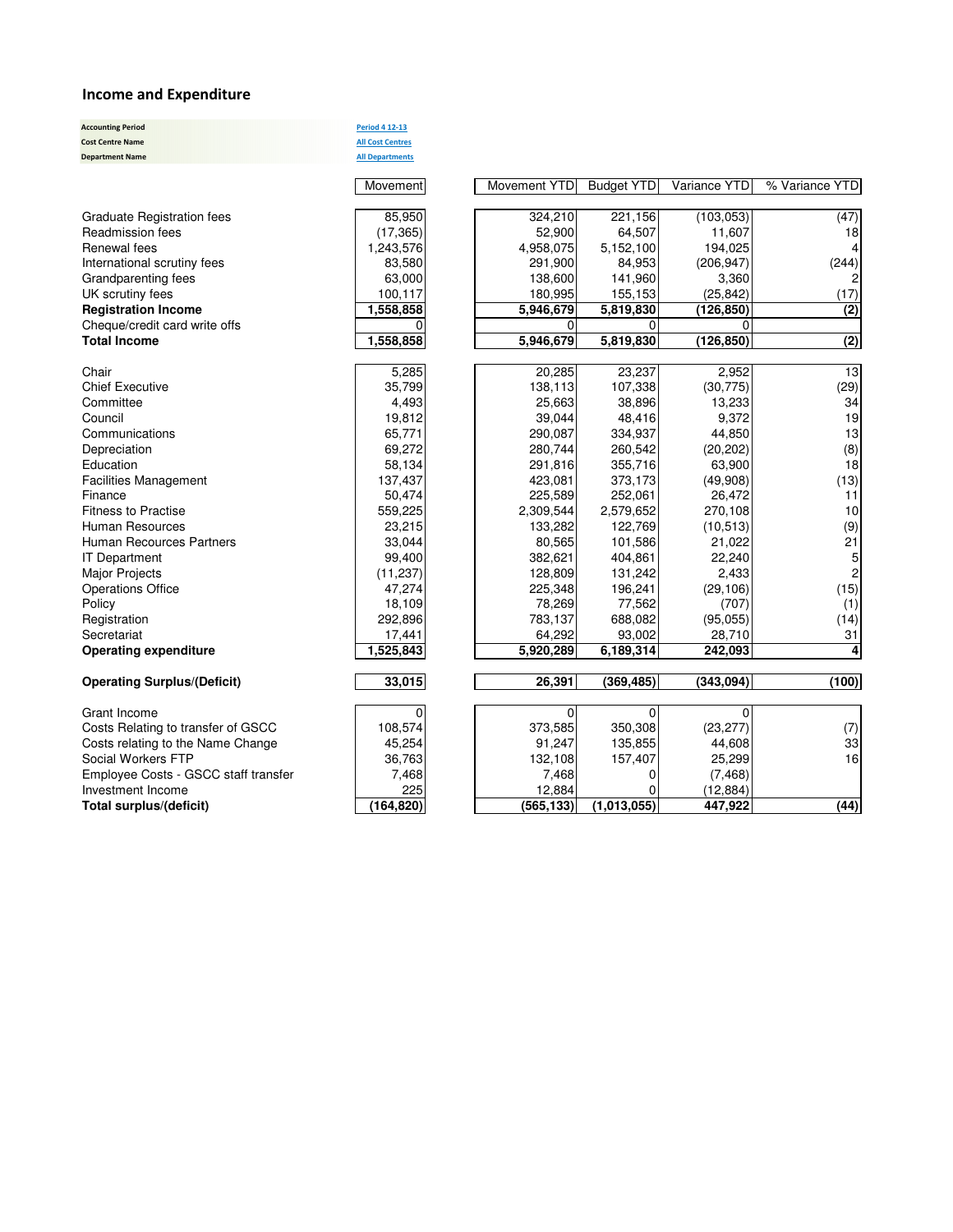# Statement of Financial Position

Accounting Period **Period 4 12-13** 

**Account by Category All Categories** 

|                                         |                | <b>Prior Year</b> |
|-----------------------------------------|----------------|-------------------|
|                                         |                | <b>Balance To</b> |
| <b>Non-Current Assets</b>               | <b>Balance</b> | Close             |
| Land & buildings, at cost or valuation  | 3,172,172      | 3,172,172         |
| Land & Buildings Depreciation           | (9,667)        |                   |
|                                         | 3,162,505      | 3,172,172         |
| Computer Equipment, at cost             | 741,895        | 654,038           |
| Computer equipment Depreciation         | (631, 204)     | (607, 666)        |
|                                         | 110,691        | 46,372            |
| Office furniture and equipment, at cost | 522,042        | 445,186           |
| <b>Office Equipment Deprecation</b>     | (399, 642)     | (388, 916)        |
|                                         | 122,399        | 56,269            |
| Intangible assets                       | 4,612,563      | 4,488,758         |
| Intangible Deprecation                  | (3,034,460)    | (2,793,581)       |
|                                         | 1,578,103      | 1,695,177         |
| <b>Total Non-current Assets</b>         | 4,973,699      | 4,969,990         |
| <b>Current Assets</b>                   |                |                   |
| Other current assets                    | 623,226        | 515,242           |
| Cash & Cash Equivalents                 | 6,880,256      | 8,708,701         |
|                                         | 7,503,481      | 9,223,943         |
| <b>Total Assets</b>                     | 12,477,180     | 14,193,932        |
| <b>Current Liabilites</b>               |                |                   |
| Trade and other payables                | 707,087        | 598,992           |
| <b>Other Liabilites</b>                 | 1,064,776      | 1,159,132         |
| Deferred Income                         | 9,349,710      | 10,495,068        |
|                                         | 11,121,572     | 12,253,192        |
| <b>Total Assets Less Liabilities</b>    | 1,355,607      | 1,940,740         |
| General fund b/fwd                      | (1,920,740)    | (1,983,942)       |
| This Periods Surplus/Deficit            | 565,133        | 63,202            |
| Grant Income                            |                |                   |
| General fund c/fwd                      | (1,355,607)    | (1,940,740)       |
| Rev Res - Land & Building               | 0              | 0                 |
| Rev Res - Investments                   | 0              | 0                 |
| <b>Revaluation reserve</b>              | $\overline{0}$ | $\overline{0}$    |
| <b>Total</b>                            | (1,355,607)    | (1,920,740)       |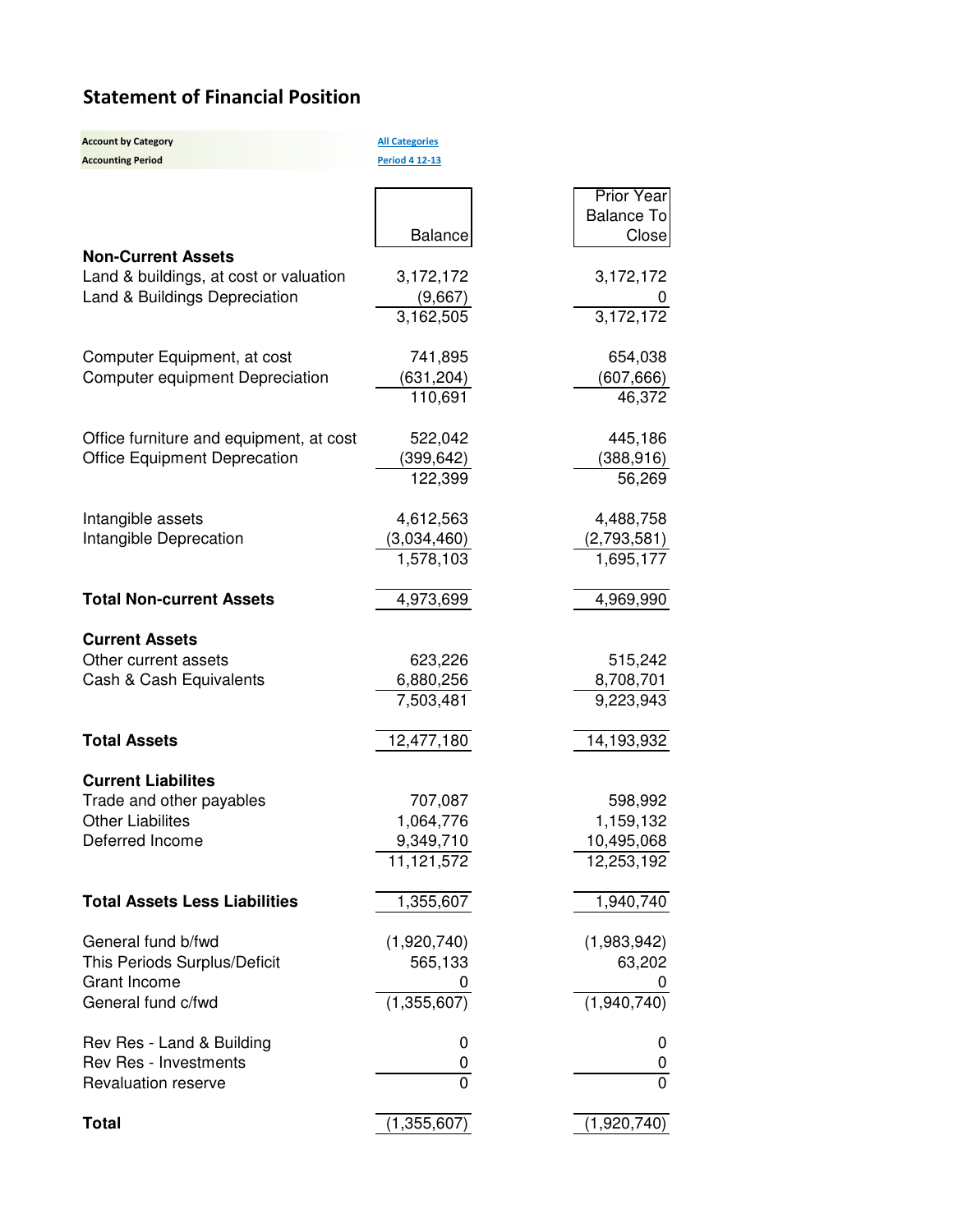## **Management Accounts to 31 July 2012 Summary of Capital Expenditure**

|                                  | <b>Actual</b> | <b>Budget</b> | <b>Variance</b> |
|----------------------------------|---------------|---------------|-----------------|
|                                  | £             | £             | £               |
| Property                         |               |               |                 |
| Purchase of new property         |               |               | $\overline{0}$  |
| Windows                          | 43,018        | 26,000        | 17,018          |
| Air conditioning unit            |               |               |                 |
|                                  | 43,018        | 26,000        | 17,018          |
| <b>Office Equipment</b>          |               |               |                 |
| Photocopiers                     | O             | 18,000        | 18,000          |
| Coffee machines                  | 28,707        | 35,000        | 6,293           |
| Replacement of Franking Machine  | 0             | 25,000        | 25,000          |
| Letter opener                    | 4,080         |               | (4,080)         |
| Meeting room table               | 4,352         |               | (4,352)         |
|                                  | 37,139        | 78,000        | 40,861          |
| <b>Information Technology</b>    |               |               |                 |
| Laptops and PCs                  | 75,068        | 80,326        | 5,258           |
| Server replacement               | 0             | 12,000        | 12,000          |
| <b>Software Licences</b>         | 48,313        | 70,025        | 21,712          |
| SAN capacity increase            | 13,102        | 17,000        | 3,898           |
| <b>Switches</b>                  | 9,598         |               | (9,598)         |
|                                  | 146,081       | 179,351       | 33,270          |
|                                  |               |               |                 |
| <b>Major Projects</b>            | 78,214        | 74,032        | (4, 182)        |
| <b>Total Capital Expenditure</b> | 304,452       | 357,383       | 52,931          |
|                                  |               |               |                 |

# **Summary of Project Expenditure Capital expenditure** MP36 FTP case management system MP46 **Education Systems review** MP52 Transfer of the GSCC MP57 NetRegulate Changes part 1

MP58 Online Renewal Forms Request MP61 33 Stannary Street

| Actual<br><b>£ YTD</b> | <b>Budget</b><br><b>£YTD</b> | <b>Variance</b><br>£ |  |
|------------------------|------------------------------|----------------------|--|
|                        |                              |                      |  |
| 25,357                 | n                            | (25, 357)            |  |
| 4,440                  | 22,000                       | 17,560               |  |
| 13,413                 |                              | (13, 413)            |  |
| 27,222                 | 25,032                       | (2, 190)             |  |
| 7,782                  |                              | (7, 782)             |  |
|                        | 27,000                       | 27,000               |  |
| 78,214                 | 74,032                       | (4, 182)             |  |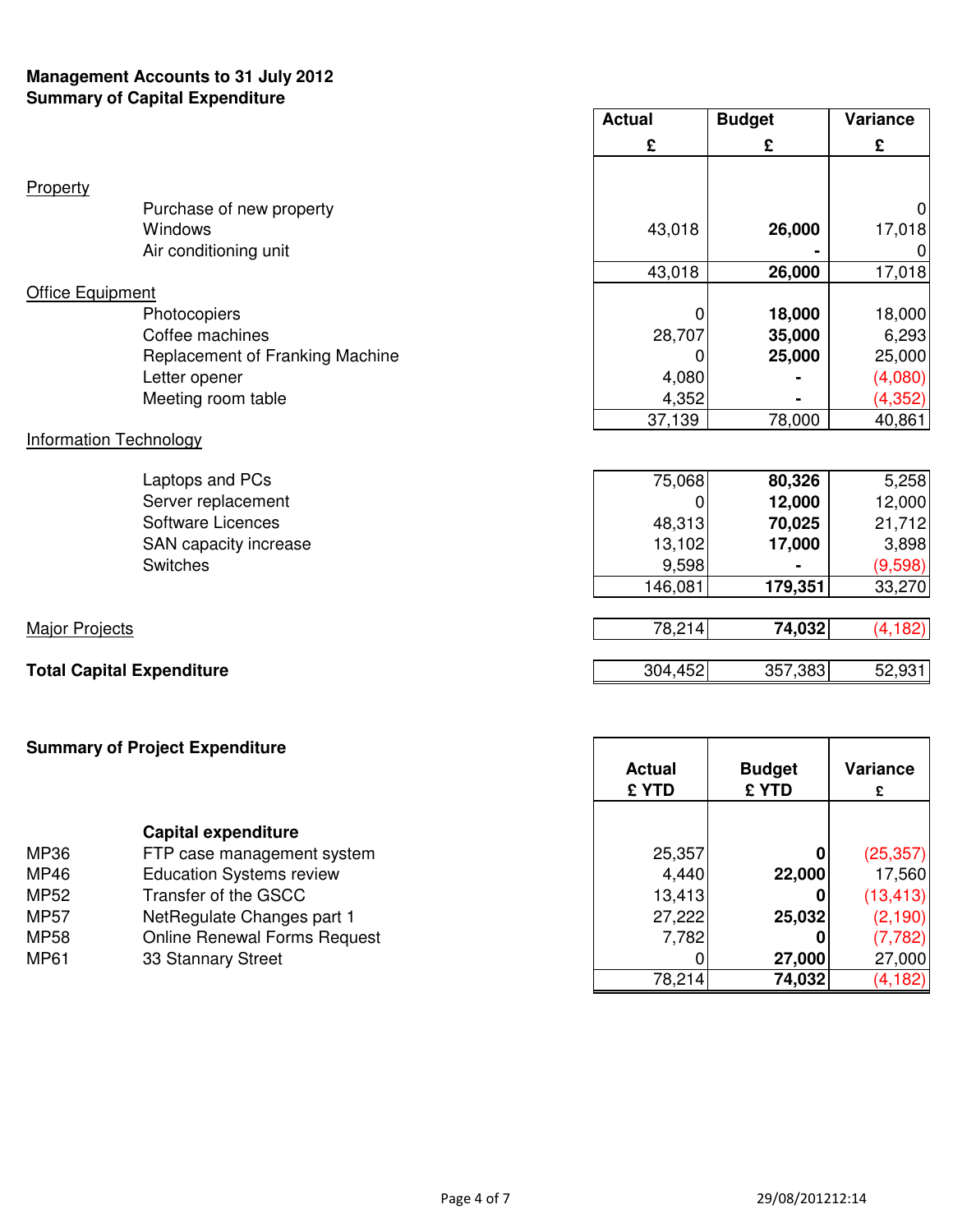## **Management Accounts to 31 July 2012 Cash Flow Statement From 1st April 2012 - 31 July 2012**

|                                                                                                                                                                                                                                                                                                                                                           | £                                                                                                               |
|-----------------------------------------------------------------------------------------------------------------------------------------------------------------------------------------------------------------------------------------------------------------------------------------------------------------------------------------------------------|-----------------------------------------------------------------------------------------------------------------|
| Surplus over expenditure<br>Costs incurred in relation to the GSCC<br>Costs relating to Name Change<br>Costs relating to SW FTP cases<br>Costs relating to SW Staff transfer<br>Depreciation charge for the year of non-current assets<br>Increase in debtors & prepayments<br>Increase/(Decrease) in creditors<br>(Decrease)/Increase in deferred income | 26,391<br>(373, 585)<br>(91, 247)<br>(132, 108)<br>(7, 468)<br>280,744<br>(107, 984)<br>13,738<br>(1, 145, 358) |
| Net cash In/(out)flow from operating activities                                                                                                                                                                                                                                                                                                           | (1,536,877)                                                                                                     |
| Return on investments and servicing of finance<br>Investment Income (Excluding realised gains & losses)                                                                                                                                                                                                                                                   | 12,884                                                                                                          |
| <b>Taxation</b>                                                                                                                                                                                                                                                                                                                                           | 0                                                                                                               |
| Capital expenditure and financial investments<br>Purchase of tangible assets                                                                                                                                                                                                                                                                              | (304, 452)                                                                                                      |
| <b>Financing</b>                                                                                                                                                                                                                                                                                                                                          |                                                                                                                 |
| Income from DOH                                                                                                                                                                                                                                                                                                                                           | 0                                                                                                               |
| Decrease in Cash                                                                                                                                                                                                                                                                                                                                          | (1,828,445)                                                                                                     |
| Cash at 31 March 2012<br>Cash at 31 July 2012                                                                                                                                                                                                                                                                                                             | 8,708,701<br>6,880,256                                                                                          |
| <b>Cash Movement</b>                                                                                                                                                                                                                                                                                                                                      | (1,828,445)                                                                                                     |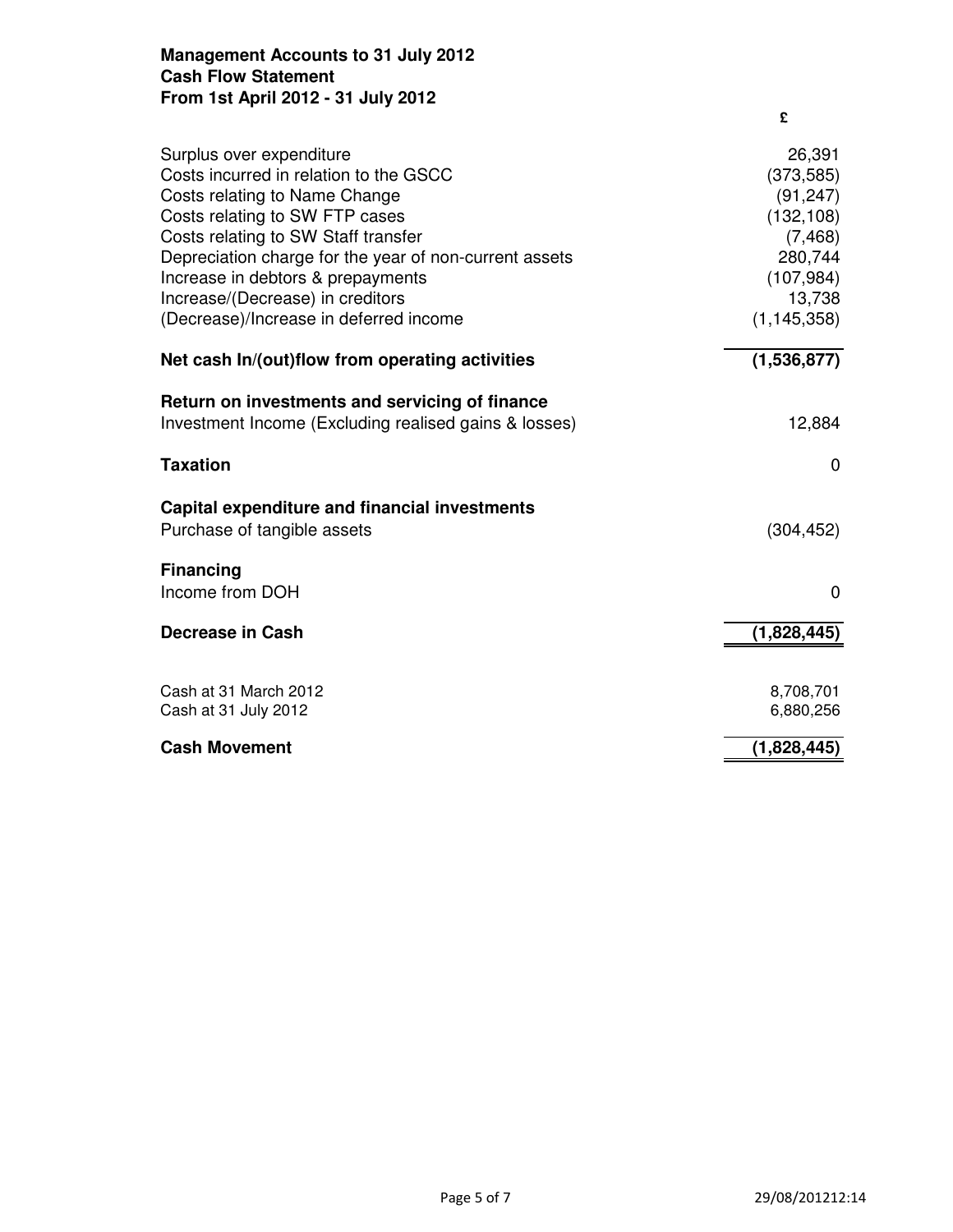## **CASH FLOW**